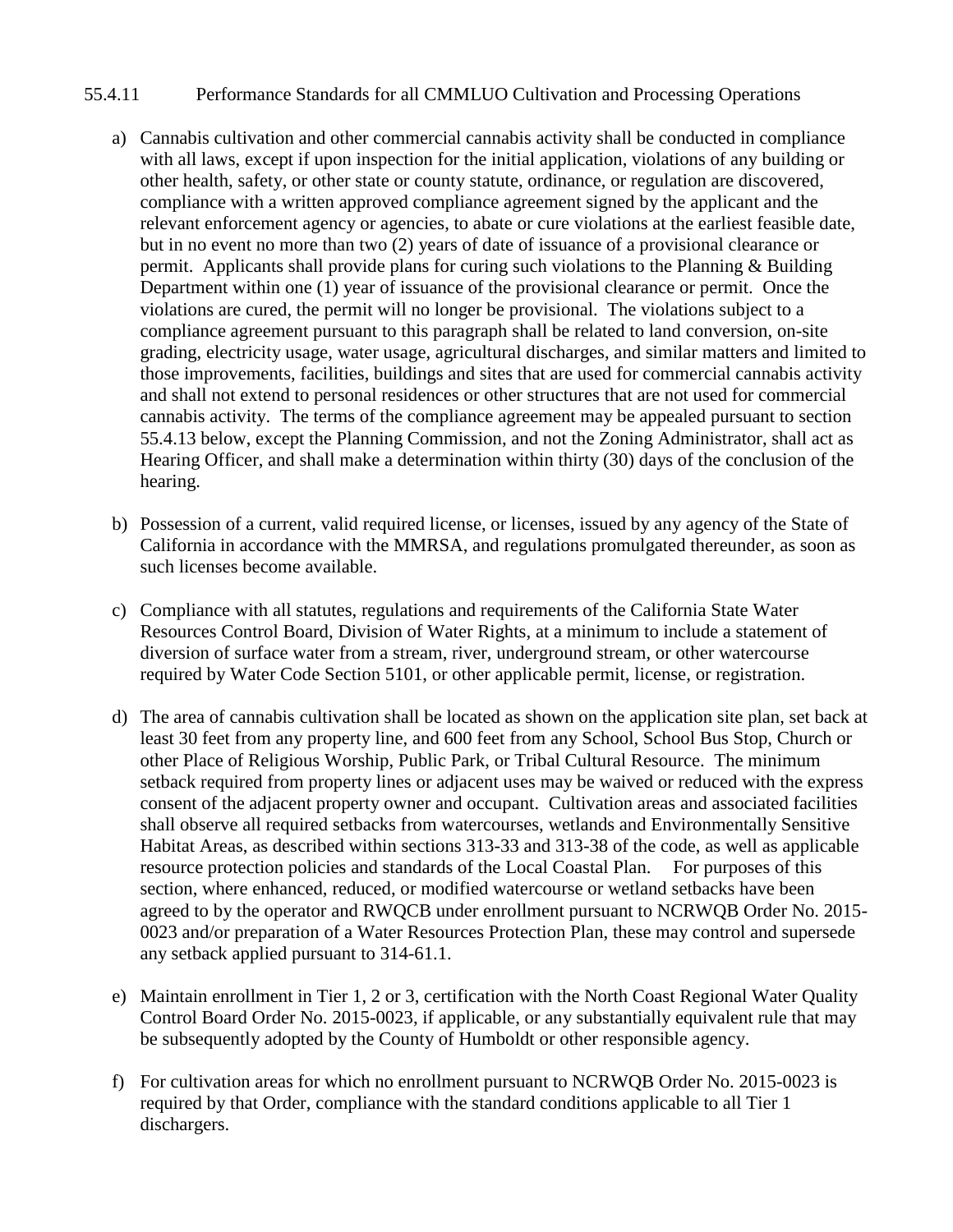- g) Comply with the terms of any applicable Streambed Alteration Permit obtained from the Department of Fish & Wildlife.
- h) Comply with the terms of a less-than-3-acre conversion exemption or timberland conversion permit, approved by the California Department of Forestry and Fire Protection (CAL-FIRE).
- i) Consent to an annual on-site compliance inspection, with at least 24 hours prior notice, to be conducted by appropriate County officials during regular business hours (Monday – Friday, 9:00  $am - 5:00 \text{ pm}$ , excluding holidays).
- j) Refrain from the improper storage or use of any fuels, fertilizer, pesticide, fungicide, rodenticide, or herbicide. Hazardous materials and wastes from agricultural businesses are regulated by the Humboldt County Environmental Health Division, that administers the Hazardous Materials program as one of the Certified Unified Program Agencies (CUPA). This includes the application, inspection, enforcement, and reporting under the program requirements and standards set by the California Environmental Protection Agency (CalEPA). Any uses of pesticide products shall be in compliance with the State pesticide laws and regulations enforced by the County Agricultural Commissioner's Office and the California Department of Pesticide Regulation.
- k) Pay all applicable application and annual inspection fees.
- l) Where surface water diversion provides any part of the water supply for irrigation of cannabis cultivation, the applicant shall either: 1) consent to forebear from any such diversion during the period from May  $15<sup>th</sup>$  to October 31<sup>st</sup> of each year and establish on-site water storage for retention of wet season flows sufficient to provide adequate irrigation water for the size of the area to be cultivated, or 2) submit a water management plan prepared by a qualified person such as a licensed engineer, hydrologist, or similar qualified professional, that establishes minimum water storage and forbearance period, if required, based upon local site conditions, or 3) obtain approval from the RWQCB through enrollment pursuant to NCRWQB Order No. 2015-0023 and/or preparation of a Water Resources Protection Plan.
- m) Water is to be sourced locally (on-site) and trucked water shall not be allowed, except for emergencies. For purposes of this provision, "emergency" is defined as: "a sudden, unexpected occurrence demanding immediate action."
- n) Comply with any special conditions applicable to that permit or parcel which may be imposed as a condition of any Special Permit or Use Permit.
- o) The noise produced by a generator used for cannabis cultivation shall not be audible by humans from neighboring residences. The decibel level for generators at the property line shall be no more than 60 decibels. Where applicable, sound levels must also show that they will not result in the harassment of Marbled Murrelet or Spotted Owl species, when generator use is to occur in the vicinity of potential habitat. Conformance will be evaluated using current auditory disturbance guidance prepared by the United State Fish and Wildlife Service, and further consultation where necessary.
- p) Storage of Fuel. Fuel shall be stored and handled in compliance with applicable state and local laws and regulations, and in such a way that no spillage occurs.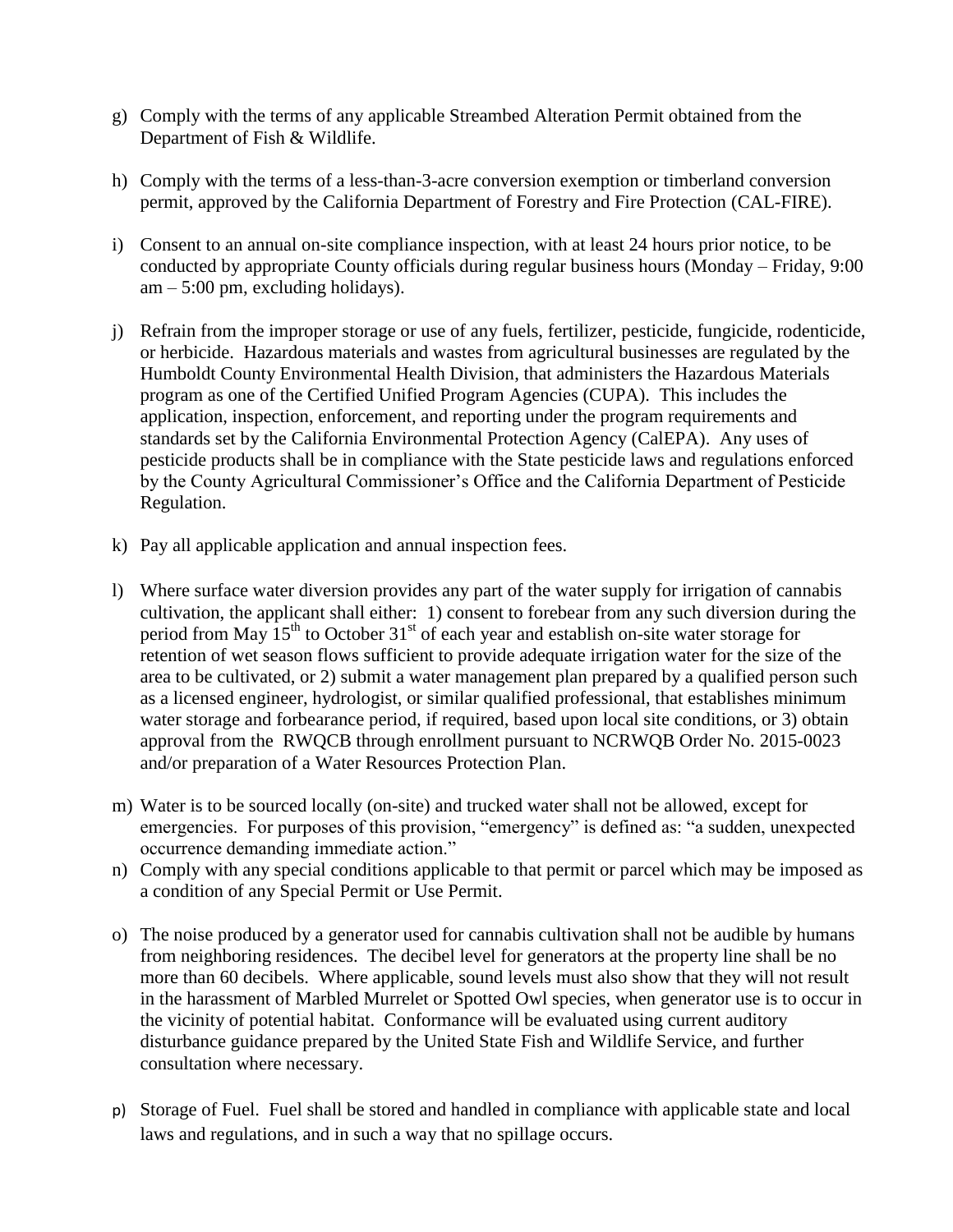## **Performance Standards for Cultivation and Processing Activities:**

- q) Pursuant to the MMRSA, Health and Safety Code section 19322(a)(9), an applicant seeking a cultivation license shall "provide a statement declaring the applicant is an 'agricultural employer,' as defined in the Alatorre-Zenovich-Dunlap-Berman Agricultural Labor Relations Act of 1975 (Part 3.5 commencing with Section 1140) of Division 2 of the Labor Code), to the extent not prohibited by law."
- r) Cultivators shall comply with all applicable federal, state, and local laws and regulations governing California Agricultural Employers, which may include: federal and state wage and hour laws, CAL/OSHA, OSHA, California Agricultural Labor Relations Act, and the Humboldt County Code (including the Building Code).
- s) Cultivators engaged in processing shall comply with the following Processing Practices:
	- i. Processing operations must be maintained in a clean and sanitary condition including all work surfaces and equipment.
	- ii. Processing operations must implement protocols which prevent processing contamination and mold and mildew growth on cannabis.
	- iii. Employees handling cannabis in processing operations must have access to facemasks and gloves in good operable condition as applicable to their job function.
	- iv. Employees must wash hands sufficiently when handling cannabis or use gloves.
- t) All persons hiring employees to engage in commercial cannabis cultivation and processing shall comply with the following Employee Safety Practices:
	- i. Cultivation operations and processing operations must implement safety protocols and provide all employees with adequate safety training relevant to their specific job functions, which may include:
		- 1) Emergency action response planning as necessary;
		- 2) Employee accident reporting and investigation policies;
		- 3) Fire prevention;
		- 4) Hazard communication policies, including maintenance of material safety data sheets (MSDS);
		- 5) Materials handling policies;
		- 6) Job hazard analyses; and
		- 7) Personal protective equipment policies, including respiratory protection.
	- ii. Cultivation operations and processing operations must visibly post and maintain an emergency contact list which includes at a minimum:
		- 1) Operation manager contacts;
		- 2) Emergency responder contacts;
		- 3) Poison control contacts.
	- iii. At all times, employees shall have access to safe drinking water and toilets and handwashing facilities that comply with applicable federal, state, and local laws and regulations. Plumbing facilities and water source must be capable of handling increased usage without adverse consequences to neighboring properties or the environment.
	- iv. On site-housing provided to employees shall comply with all applicable federal, state, and local laws and regulations.